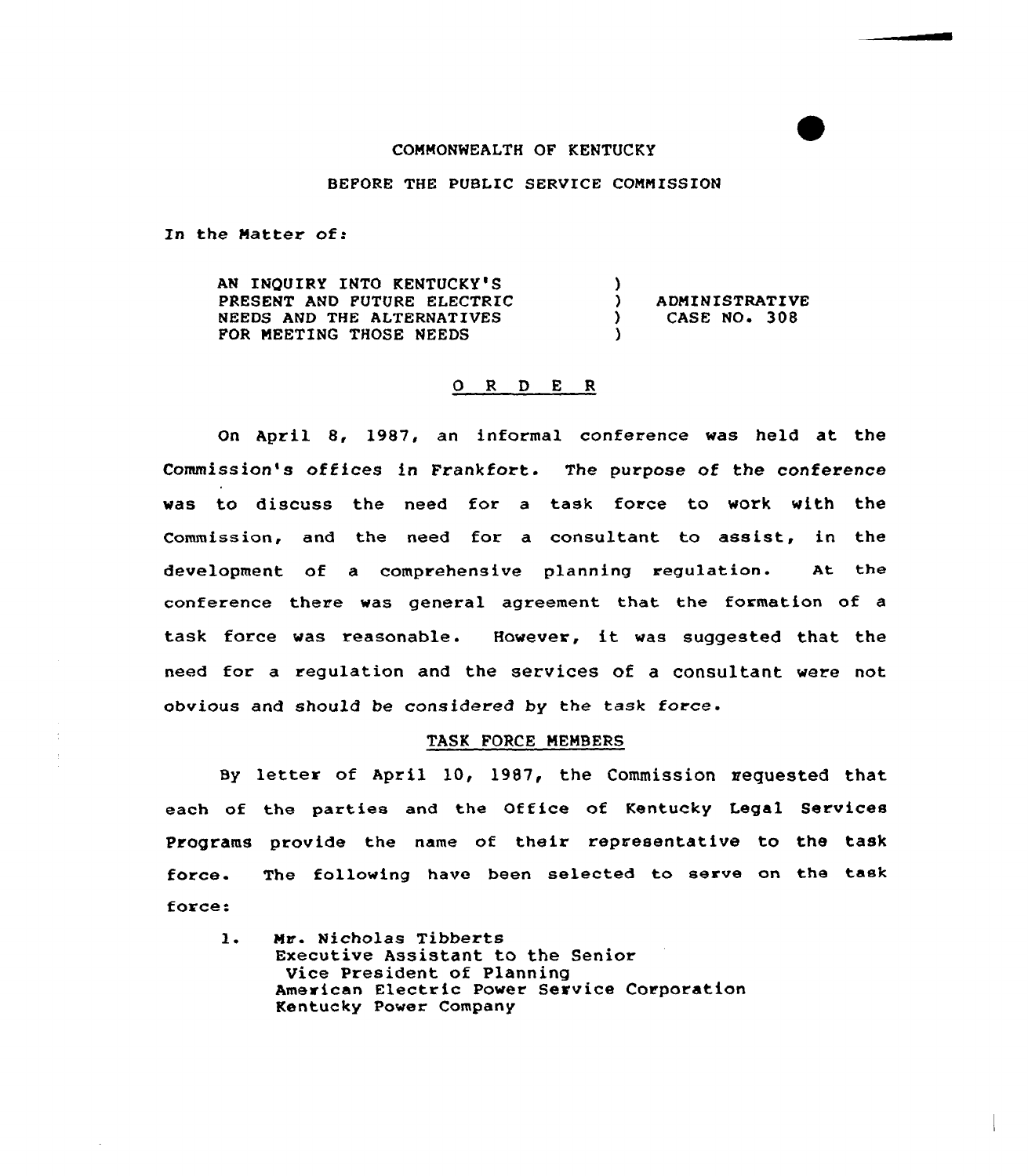- 2. Mr. A. D. Baker Vice President Engineering and Construction Kentucky Utilities Company
	- Nr. Robert E. Lyon Manager System Planning and Budget Louisville Gas and Electric Company
	- 4. Mr. Donald I. Marshall Manager, Rate and Economic Research Department Union Light, Heat 6 Power Company
	- $5.$ Mr. B. Scott Reed Vice General Manager, Engineering Big Rivers Electric Corporation
	- 6 Nr. Paul Atchison, Nanager System Planning Department East Kentucky Power Cooperative, Inc.
	- $7.$ Nr. Dean Stanley President and General Manager Green River Electric Corporation Rural Electric Distribution Cooperatives
	- $8.$ Honorable Pamela Johnson Assistant Attorney General Office of the Attorney General Utility and Rate Intervention Division
	- 9. Mr. David Kinloch<br>Utility Ratecutters of Kentucky
- 10 Nr. John N. Studebaker Chairman, KIUC Nanager, Engineering Bundy Tubing Kentucky Industrial Utility Customers
- Mr. Fred W. Tolin 11. Chief Electrical Engineer National-Southwire Aluminum Company
- 12. Honorable Anthony G. Martin Executive Director Office of Kentucky Legal Services Programs
- Nr. Chuck Buechel 13. Deputy Executive Director Public Service Commission

 $\alpha$  ,  $\beta$  ,  $\alpha$  ,  $\alpha$  ,  $\beta$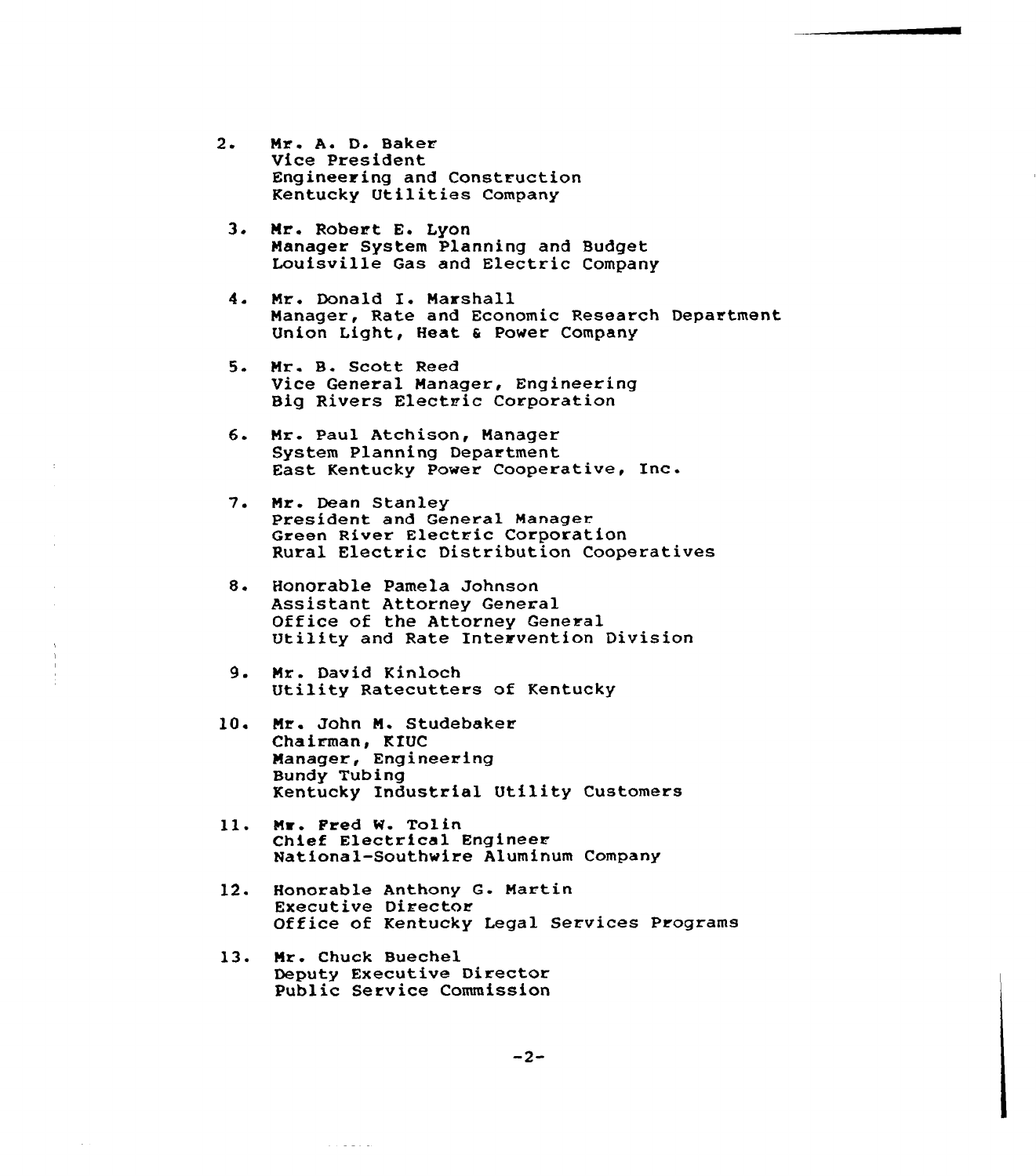# ROLE OF THE TASK FORCE

The Commission reaffirms its position stated in its prior Orders in this case and Case No.  $9243<sup>1</sup>$  that all reasonable options, related to both supply and demand, will be reviewed and evaluated on a company-specific basis and from a statewide perspective.

The Commission believes the primary role of the task force is to prepare a draft requiation for the Commission. Based on comments at the conference and on the review of similar activities in Kentucky and other states, the Commission has determined a written regulation is necessary. The involvement of the regulators and customers in the utility resource planning process on an ongoing basis vill be much more productive than pursuing these issues in the adversarial forum of a rate case proceeding.

At this stage of the process it is difficult to determine if the task force will need a consultant to prepare a regulation for Comission consideration. The Commission believes the task force should determine on its own whether it needs the services of a consultant. As discussed herein the Commission has decided that it will require the services of an independent consultant for various purposes including the formulation of a regulation.

The task force must develop procedures to insure that the positions of the minority members are expressed to the Commission.

 $1$  Case No. 9243, An Investigation and Review of Louisville Gas and Electric Company's Capacity Expansion Study and the Need for Trimble County Unit No. 1, Order entered October 14, 1985, page 23.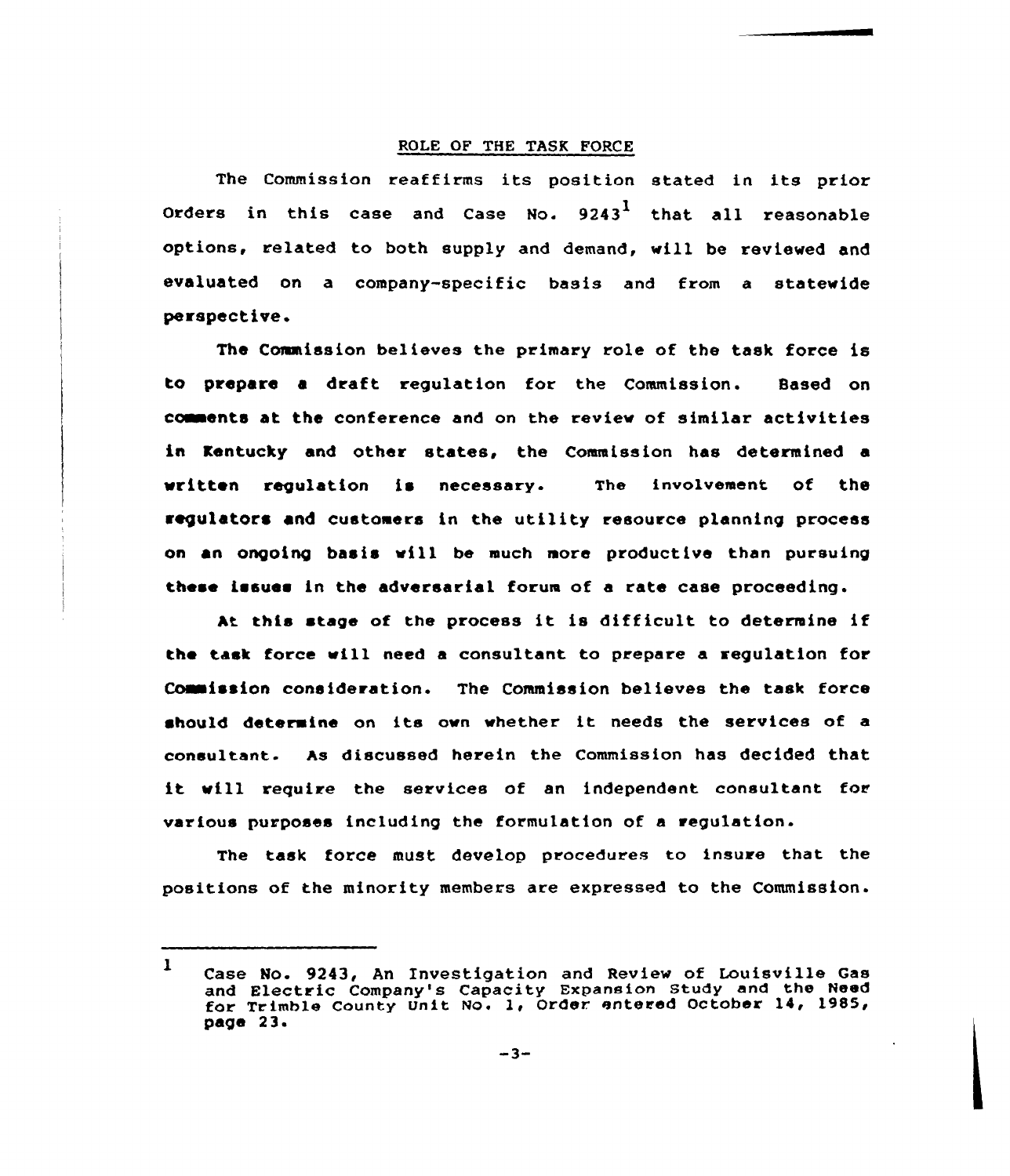The Commission believes it would be inappropriate to allow <sup>a</sup> majority to dominate the task force and as a result prevent legitimate, reasonable concerns and alternatives from being presented.

Further, the task force should develop a means to report to the Commission on related concerns that were expressed at the April 8 conference. These concerns include: an assessment of the existing transmission grid in Kentucky and proposals to improve it; a review of the current power brokering in Kentucky and recommendations for future brokering or dispatching in Kentucky; a review of current power plant operation and suggestions to assure maximum efficiency in the future; and possibilities for bulk power sales which would better utilize the utilities' capacity reserves and also allow the export of Kentucky's coal resources by wire. The task force should also present reports on other topics, as it sees fit, to the Commission.

### SCHEDULE FOR THE TASK FORCE

It is anticipated that the task force will complete its primary role of drafting a comprehensive planning regulation by the end of this year. This seems to be a reasonable expectation since several states have similar regulations which the task force can use as a basis for preparing a regulation.

#### COMMISSION CONSULTANT

Although the task force will need to determine if it needs <sup>a</sup> consultant, the Commission has determined that it will require the services of a consultant. The consultant will be needed to assist the staff and advise the Commission. It is anticipated that <sup>a</sup>

 $-4-$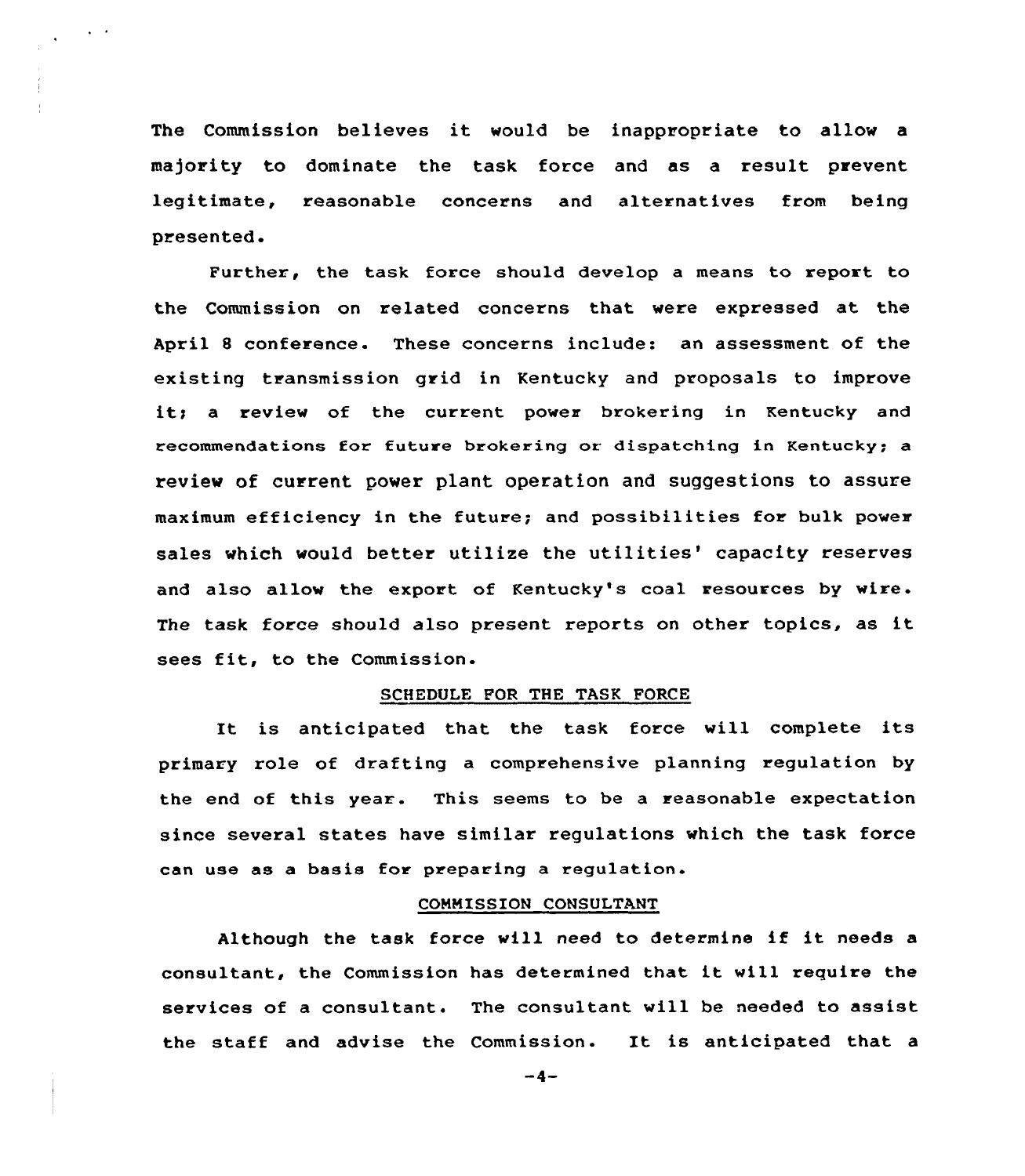consultant will be useful in the final preparation and consideration of a proposed regulation. Once a regulation is developed and put into effect a consultant will be needed to work with the staff to review the initial filings to make certain they are consistent with the regulation and to assist in compiling the reports and to review and evaluate the information from a statewide perspective. It is also expected that <sup>a</sup> consultant would participate in any hearings that are needed.

Further the Commission finds that the cost of the consultant to be employed by the Commission should be charged on a prorated basis to the six major electric utilities in the state {Kentucky Power Company, Kentucky Utilities Company, Louisville Gas and Electric Company, Union Light, Heat and Power Company, Big Rivers Electric Corporation and East Kentucky Power Cooperative, Inc.). The cost of the consultant's services will be considered as a cost of service for rate-making purposes in future rate cases. If the task force determines it needs <sup>a</sup> consultant, then similar arrangements should be provided.

IT IS THEREFORE ORDERED that:

1. A task force be and hereby is established. It shall consist of those identified previously in this Order. The primary role of the task force is to prepare a draft comprehensive planning regulation by the end of this year.

2. The cost of the Commission's consultant shall be charged on <sup>a</sup> prorated basis to the state's six major electric utilities. The cost will be considered as a cost of service for rate-making

 $-5-$